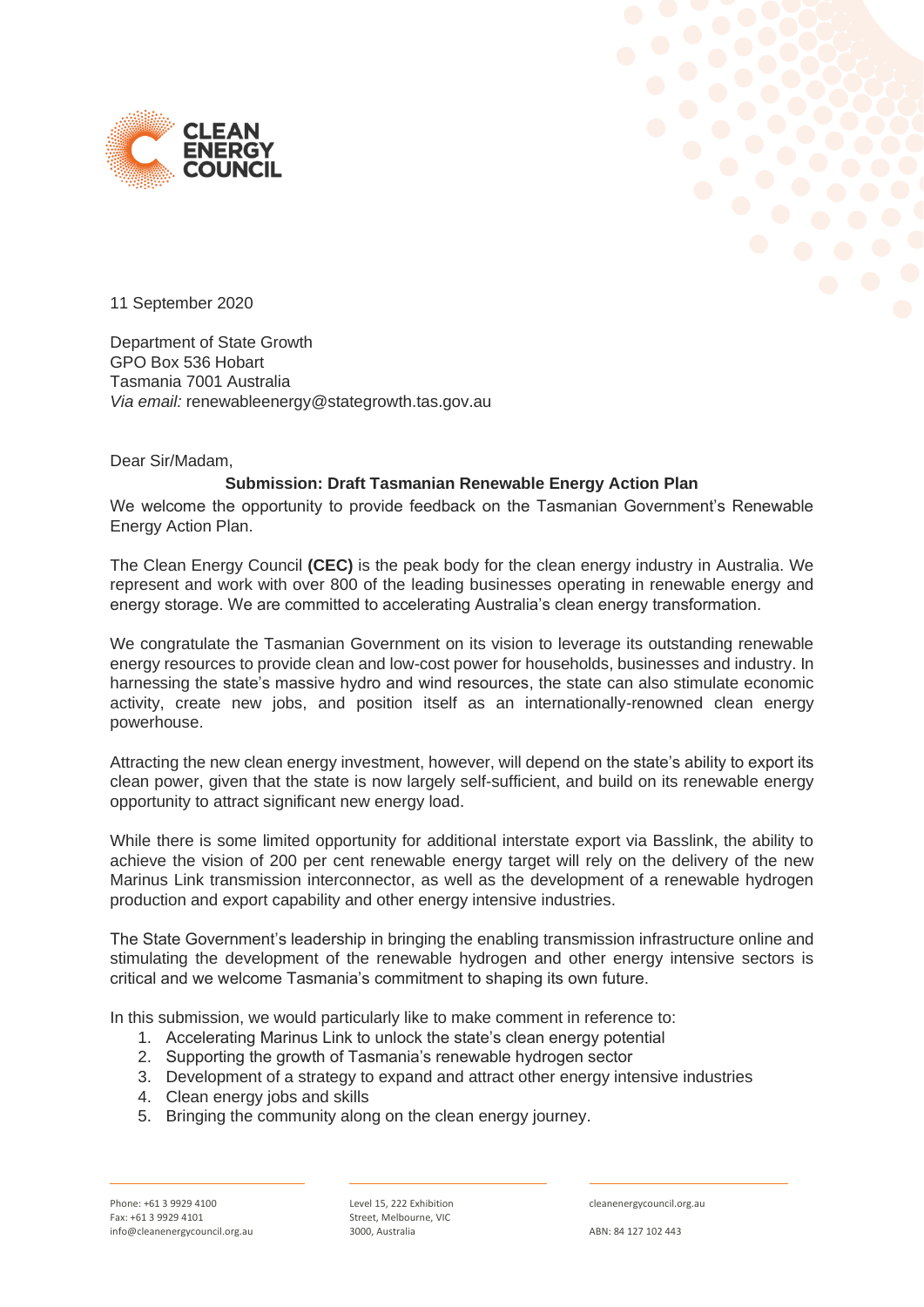### **1. Accelerating Marinus Link and unlocking the state's clean energy potential**

The CEC supports AEMO's 2020 Integrated System Plan, which recognises the first 750 MW Marinus Link cable as "actionable with decision rules" from 2028-29 should the Step Change scenario emerge, or as late as 2031-32 with the Tasmanian Renewable Energy Target legislation instead pulling it through. The second cable is expected to come online no earlier than 2031-32.

There are insurance benefits associated with Marinus Link being delivered earlier rather than later within the 2028-2032 window indicated by AEMO, by providing additional system resilience in the case of earlier-than-expected retirements of coal-fired power stations, which could create price shocks for consumers. As such, it is a sensible course of action for governments to prepare for an early connection date.

AEMO has indicated that legislation of the 150 per cent target by 2030 and the 200 per cent target by 2040, and resolution of the question of cost allocation for the Marinus Link project will be required in order to ensure that the new interconnector follows the timeline of the 'Step Change' scenario.

The AEMO modelling indicates that the legislation of the targets will assist to bring forward moderate amounts of new generation – up to 600MW – by 2028, which would only just exceed the 500MW Stage 1 of the Robbins Island/Jim's Plain project, which expects to commence construction in late 2022. This would get Tasmania to around half of its 2030 target of 150 per cent.

Further wind projects would be likely to await an advanced stage of the Marinus Link, such as Financial Close, before making a financial commitment to proceed with their projects. If the NEM transition reflects a 'Step Change' scenario, then we could see the balance of the required generation being built in the late 2020s, just in time to hit the 2030 target.

Should the Tasmanian Government wish to bring forward this new clean energy investment in order to assist with economic recovery efforts earlier this decade, we propose that it consider:

- i) **Introducing a further interim target for the year 2025**, in order to ensure that the state is making steady progress towards its 150 per cent target by 2030, and
- ii) **A mechanism to support new investment ahead of the construction of Marinus Link,** which could take the form of initiatives such as reverse auction programs or the underwriting of projects. The CEC and its member companies would welcome the opportunity to work with the Tasmanian Government further to draw on what has worked in other jurisdictions.

Development of the two Marinus Link cables, combined with the strong investment attraction signal of the targets will enable the state to unlock billions of dollars of investment in new wind and pumped hydro projects, and deliver on the state's potential to become the 'battery of the nation' through deep storage capability.

The Integrated System Plan indicates that between 6-19 GW of dispatchable capacity will be needed by 2040 to firm up the new generation of variable renewable energy coming online over the next two decades, and Tasmania has the opportunity to make a large contribution to meeting this need with its hydro capability and pumped hydro potential.

We encourage the Tasmanian Government to continue with its efforts to shape its own clean energy future and ensure that it can capture the largest possible share of the clean energy investment and opportunity as early as possible.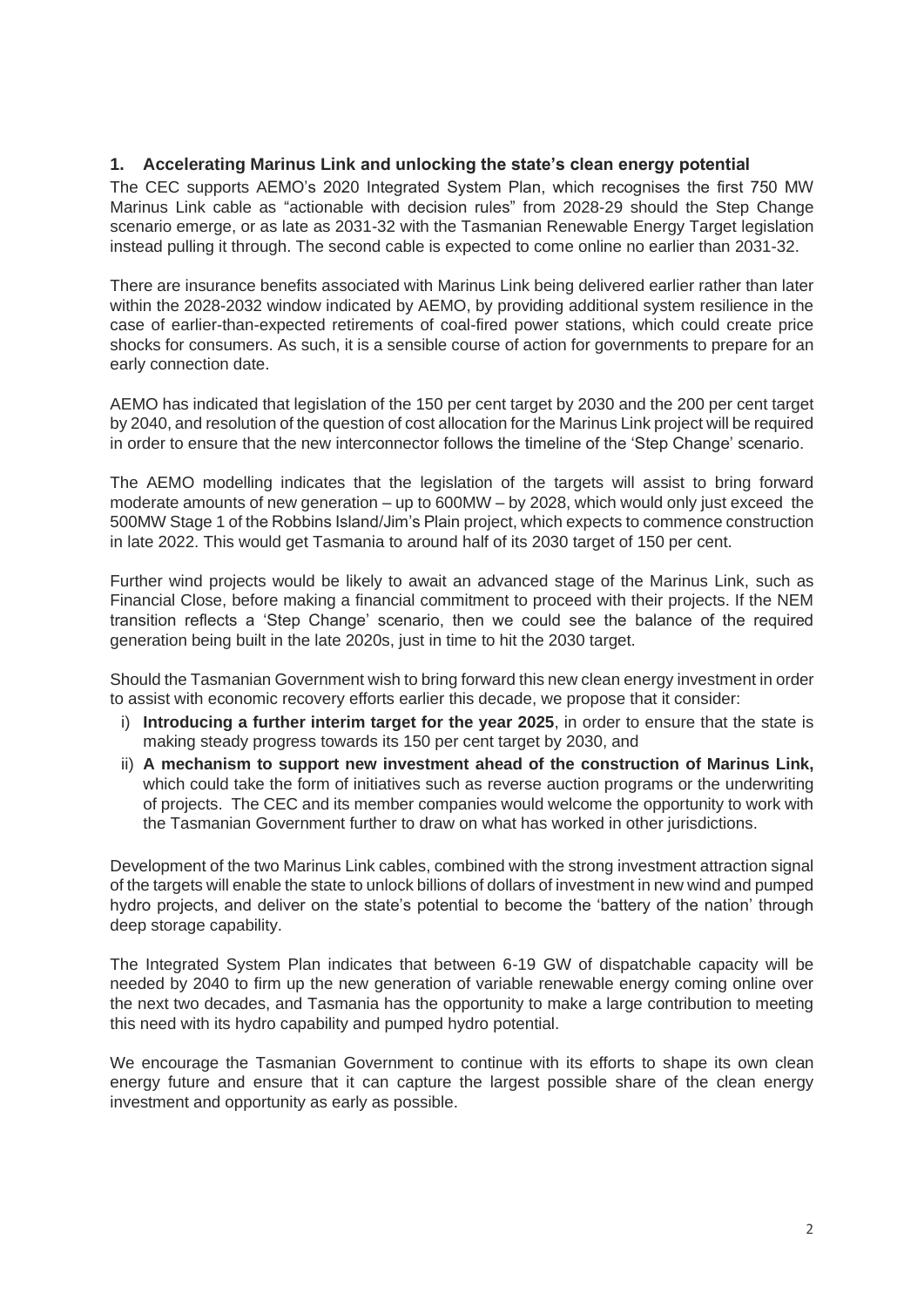# **2. Supporting the growth of the Tasmanian renewable hydrogen sector**

The development of a new Tasmanian renewable hydrogen sector could provide substantial new demand for clean electricity in the medium to long-term, as well as support hundreds of jobs in hydrogen production and export. We welcome the focus and prioritisation by the State Government in supporting early movers in the fledgling sector through its Renewable Hydrogen Action Plan and \$20 million Renewable Hydrogen Fund.

It will take time for this sector to build scale, and sustained support will be required. We encourage the Government to continue to work with other national agencies and the Federal Government to amplify the impact of the state's available industry development resources.

One of the most critical issues in relation to the industry's ability to secure hydrogen offtake agreements with buyers is putting in place a hydrogen certification/guarantee of origin scheme to enable producers to demonstrate the veracity of their renewable hydrogen claims. It is squarely within Tasmania's interests to promote the development of a guarantee of origin methodology and registry for 'below baseline' renewable energy generation as a matter of urgency, to ensure that the state's existing hydro assets can capture the new electricity supply opportunities provided by renewable hydrogen. We would welcome Tasmanian Government advocacy on this issue in its engagement with the Australian Government.

# **3. Attracting further energy load to Tasmania**

Renewable hydrogen production is not the only energy-intensive industry that Tasmania could attract. Owners of energy-intensive manufacturing facilities are increasingly prioritising access to *clean*, low-cost and reliable electricity for determining the strategic siting of their plant. Ready access to a renewable hydrogen supply will provide an additional draw card for metal refining industries or ammonia/fertiliser production.

With the delivery of the Renewable Energy and Renewable Hydrogen Action Plans, the state will be well placed to make a compelling investment case for the expansion of existing industries or attraction of large new manufacturing facilities, and we welcome the Government's commitment to developing a new load growth attraction strategy for the state. We recommend that this action is prioritised by the Department of State Growth given the long-lead times associated with investment decisions for energy intensive users.

### **4. Clean energy jobs & skills**

The Tasmanian Renewable Energy Targets and associated projects can unlock thousands of jobs. The CEC recently commissioned the University of Technology Sydney (UTS) to study the workforce needs for the renewable energy sector.

Updated with the latest AEMO Integrated System Plan scenarios, the study found that the clean energy sector in Tasmania directly employs around 1,000 people with half of those working in the wind sector, a third in hydro, and the rest in distributed energy such as rooftop solar, solar hot water and batteries. By 2032, under the Step Change scenario, that workforce could have doubled in size largely due to new wind projects, pumped hydro and both utility-scale and rooftop solar. As many as 400 of these jobs are directly related to the inclusion of the TRET in the modelling. Importantly, trades and technical roles in the operation and maintenance of renewable energy systems could also almost double from just below 500, to almost 1,000. Unlike short-term construction and installation jobs, operation and maintenance roles tend to represent stable ongoing employment in regional areas.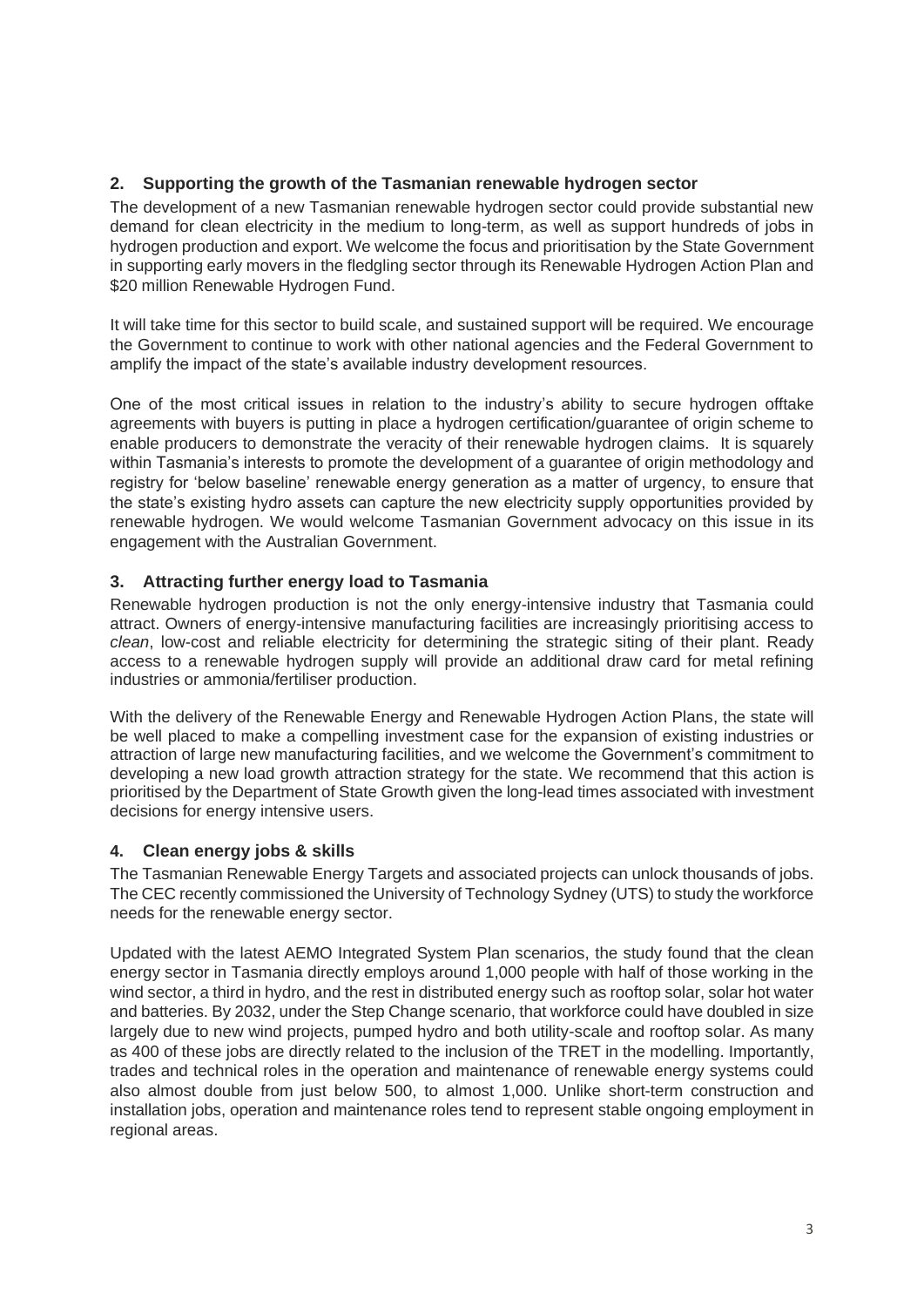These figures relate to direct and supply chain employment only. The findings do not include induced jobs such as those generated in a community as a result of expenditure from workers involved in construction. Adding in these induced jobs would illustrate the broader economic benefit of renewable energy in Tasmanian communities.

The study and its findings also exclude jobs relating to the construction of the Marinus Link and those relating to industries that are enabled by renewable energy, which the TREAP refers to as 'load growth'. Employment in both the Marinus Link and load growth areas, in particularly hydrogen, are likely to be important for Tasmania. The Draft Tasmanian Renewable Hydrogen Action Plan outlines a vision of Tasmania commencing production of renewable hydrogen by 2022, commencing export by 2025, and becoming a significant exporter by 2030.

The 'Energising Tasmania' initiative is a good complement to Tasmania's ambitious policies for the deployment of renewable energy and the production of hydrogen, as it supports the development of the skills needed to deliver the projects. However, the clean energy workforce, being largely involved in project-based construction work in regional areas, fluctuates in size over time. Workers in one region that undergo training for a series of proposed renewable energy projects, can be left unemployed at the completion of those projects. As such, we recommend that all training initiatives be accompanied by a long-term and multi-industry vision of the career pathways of that workforce. Ongoing considerations of skills portability, reskilling and upskilling should be maintained in ensuring that renewable energy projects create sustainable career pathways in regional areas.

The CEC is soon to embark on stage 2 of the study on the renewable energy workforce and skills needs, which will explore employment and skills needs for transmission (including Marinus Link) and the hydrogen sector. We would welcome the State Government's support for this work which we are looking to progress over the coming 3-6 months.

### **5. Bringing the community on the clean energy journey**

While Tasmania has long been a clean-energy powerhouse, delivery of the Tasmanian Government's vision will nevertheless be transformative for many communities across the state. The industry recognises the importance of bringing the community with us on the journey, and we are committed to working in partnership with the State Government to communicate the vision and its potential to improve the livelihoods of Tasmanians.

We also recognise the importance of renewable energy proponents engaging closely and collaboratively with communities to develop projects in accordance with community expectations. Almost 50 members of our industry are now signed onto the CEC's *Best Practice Charter for Renewable Energy Developments*, which commits signatories to engage respectfully with the communities in which they plan and operate projects, to be sensitive to environmental and cultural values, and to make a positive contribution to the regions in which they operate.

We believe that the charter will be a valuable tool for communities, state and local governments, providing a clear and accessible statement of what excellence in project development looks like.